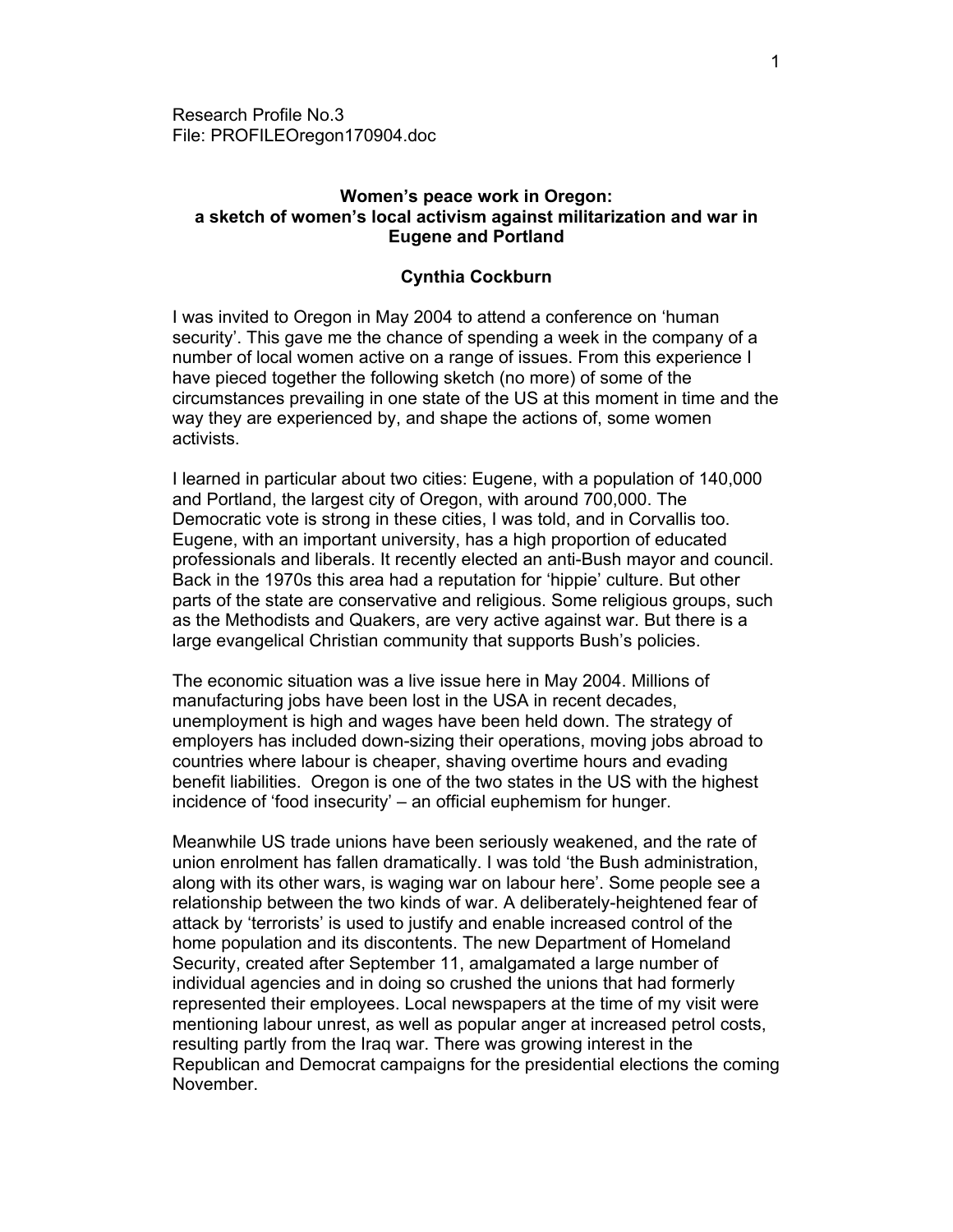There are marked differences of wealth and standard of living here in Oregon (it was pointed out to me) between white Americans and the major minorities, African American, Latino (many of the Spanish-speakers are from Mexico) and Asian (including many Japanese). There are numerous organizations concerned with minority and immigrant rights, pressing their case on the government, but these have been set back on their heels by the wave of xenophobia following September 11, during which many Muslims and Arabs, against whom no case has been proved, have been harassed, incarcerated or expelled from the country as suspected 'terrorists'.

# **CALC: Community Alliance in Lane County**

Lane County is an administrative area that includes the towns of Eugene and Springfield. CALC derives from an earlier organization that existed nationally, as well as in Eugene, uniting 'clergy and laity' in concern about the Vietnam war. The local group in Eugene kept the initials, which now stand for Community Alliance of Lane County, an organization with a focus on 'peace and social justice'. CALC comprises women and men working together, with a degree of gender consciousness, addressing the whole spectrum of exclusion and oppression. One of their programmes is called Back to Back: Allies for Human Dignity, opposing bigotry of all kinds and working specifically on anti-Semitism and lesbian, gay, bisexual, transgender and queer issues.

CALC also have three programmes dealing with militarism: one countering military recruitment; one counselling on draft evasion and conscientious objection; and a campaigning programme called Progressive Responses (PR). The organization has an office, four part-time paid staff and numerous volunteers. Carol van Houten is a volunteer and a member of the CALC board. My interview with her gave me a good sense of an 'anti-war/antimilitarization' strategy that is deeply embedded in a locality, alert to local conditions and diverse communities, and taking a holistic view of exclusion and oppression.

### *Counter Military Recruitment Project (CMRP)*

Carol told me that the combination of high unemployment, poverty and endemic racism means that the African American, Latino, Native American and other minorities are specially vulnerable to the military's recruitment efforts. There is both a stick and a carrot at work here. In the case of recent migrant groups such as Latinos, citizen status insecurity makes them specially prone to look favourably on military service. The inducement is an implicit suggestion that holders of 'green cards' (i.e. documented as opposed to undocumented immigrants) will be offered citizenship sooner than would otherwise be the case. Latinos are increasingly filling the lower ranks out of which African Americans are beginning to climb. As a result there has been a noticeable proportion of Latino dead and injured in Iraq (I was told). If the 'carrot' of a living wage and eventual US naturalization draws Latino migrants to the military, it is a threat that drives Native Americans in this direction. Recruitment is high on the Indian reservations because past experience has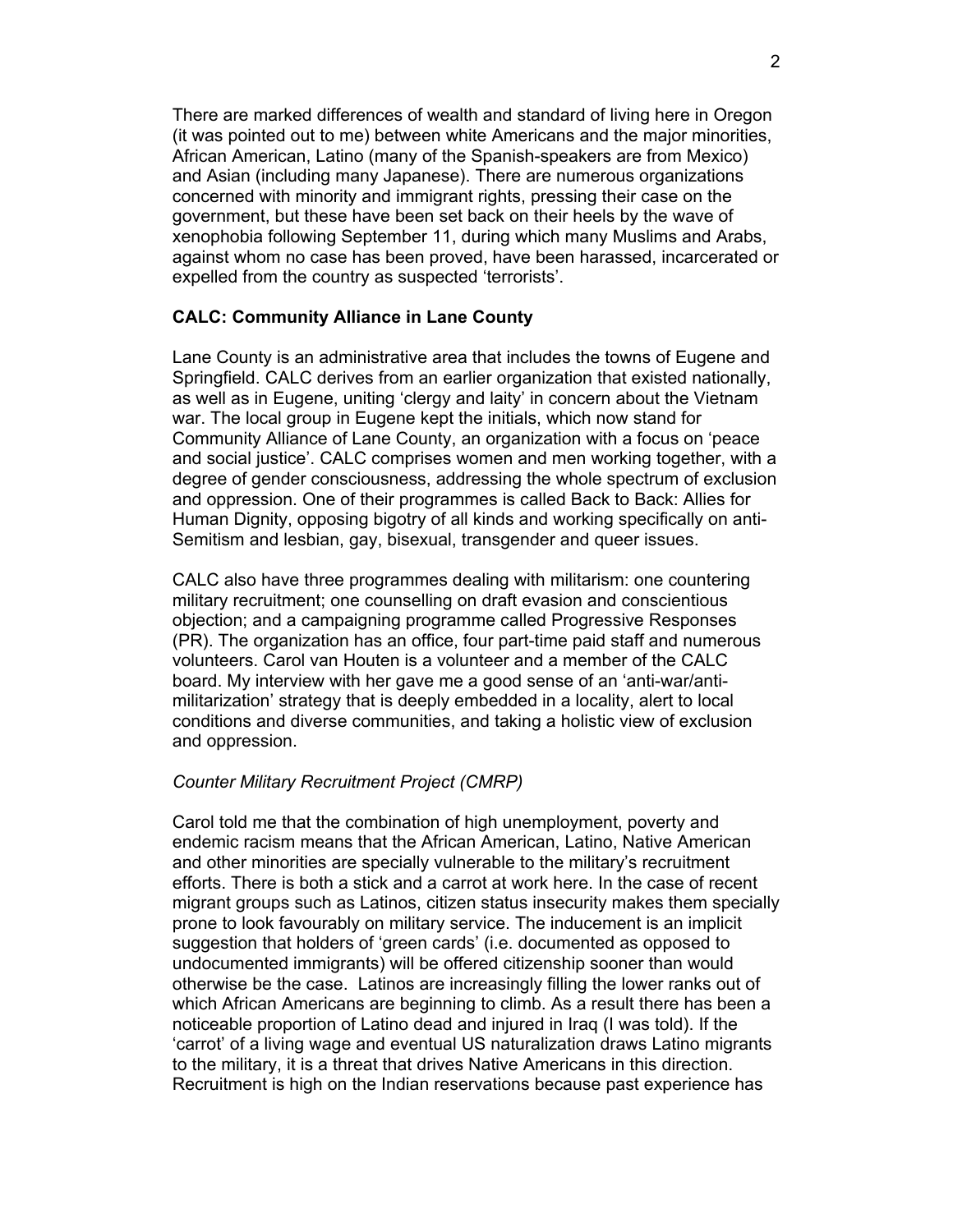shown that those reservations that refuse to demonstrate proper loyalty in times of war are later penalized by loss of land rights.

After September 11 2001, along with the notorious Patriot Act, the Bush administration passed a new education law, with the slogan 'No Child Left Behind'. One of its provisions penalized schools that refused to accept recruitment visits by the military. The US forces require 200,000 new recruits annually. Previously, Portland education authority had successfully refused recruiters (on the legal ground that the military discriminates against lesbians and gays). The new law overruled their position. What is more, for the first time, school administrators were obliged to give recruiters, on request, the names and contact details of students, unless withheld by the specific request of individual parents. When the new law came into operation CALC took a political action to the local School Board and 'sat in' until the Board would agree to discuss the issue. They agreed to CALC's requests (1) for equal access to schools to that of the recruiters, and (2) to notify parents that they had a right to refuse to allow the release of their childrens' details.

The military are adept at appealing to teenagers of the poorer communities. Much of the CMRP team's work therefore is working closely with the leaders and advocates of minority groups, especially Latinos, African Americans and Native Americans. Carol is one of the CALC volunteers who visits local schools to work with teachers, administrators and career counselors and pupils against the insidious effect of the military recruiters. She works as a team with a male veteran, whose war experience gives credibility to their words. She told me

The recruiters are so clever. They listen to what a child wants and promises they'll get it. They say "you can study any subject, electronics, whatever you like", "you can go to training with your best friend", "you can just be in the police". But when they get you in you're just sent to whatever they decide. Our aim in CALC is to lay before students the facts the recruiters leave out – for instance that you're signing up to an 8-year commitment.

Girls as well as boys are the targets of recruitment, and the proportion of females in the services is growing year by year. Carol and others in the CMRP, when talking to girls in schools, stress the the harassment and rape that many women in military service experience from their male colleagues as well as, in the case of black and minority women, racism. They use an explicit leaflet issued by the War Resisters' League, titled 'Battered by the Pentagon'. Carol says, 'recruitment to the military is an opportunity for black women, but at what risk! There is a terribly irony in this.'

### *Draft Refusal and Conscientious Objector Counselling*

But for the 'poverty draft' described above, there is currently no conscription in the USA. Males at eighteen years are only obliged to 'register', in preparation for a draft. It is feared however that, if the war on 'terror' continues, the administration might be obliged to introduce compulsion.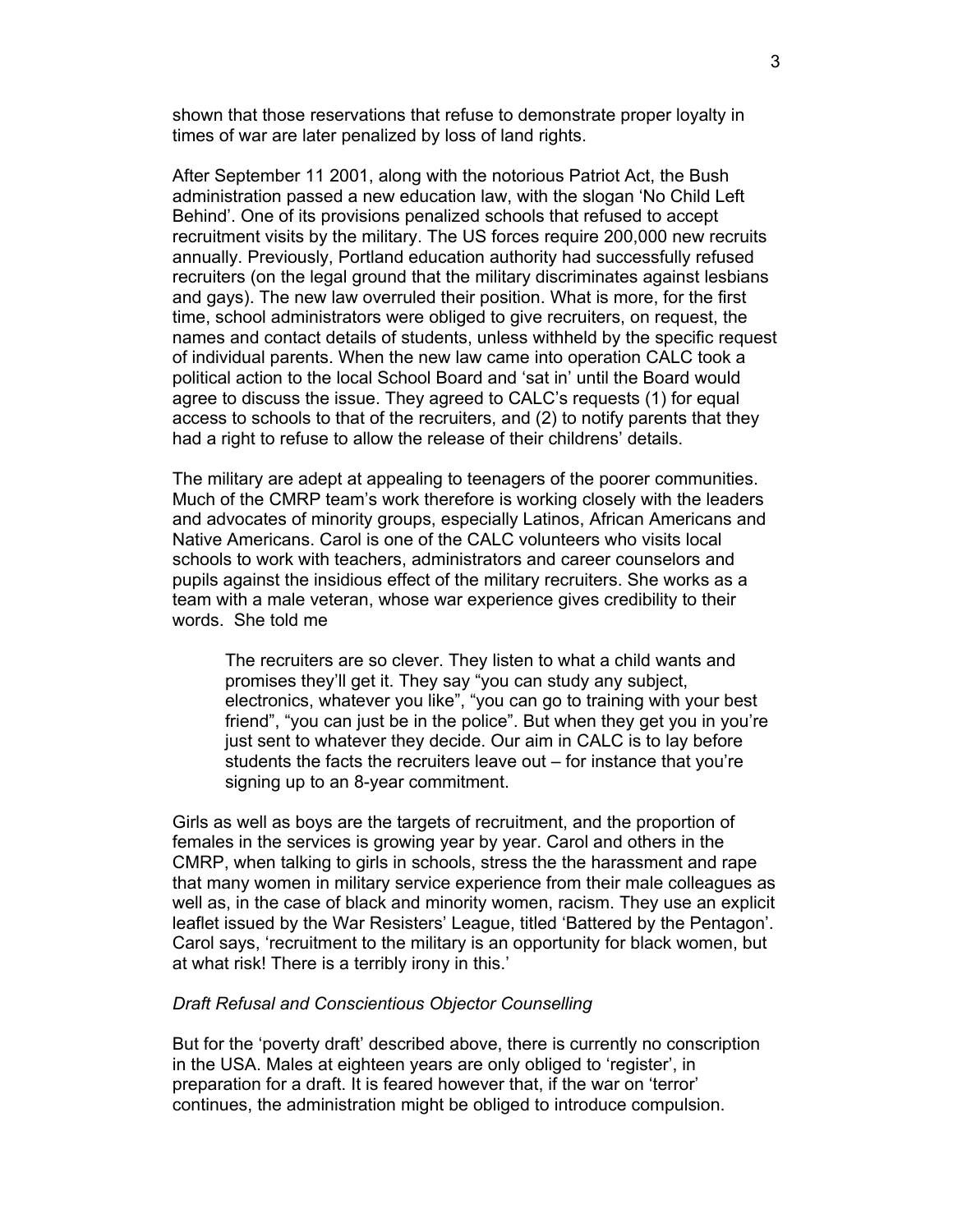Preparing for such a moment, CALC work closely with two national organizations, the Centre on Conscience and War (CCW), whose counselling materials they use; and the Central Committee for Conscientious Objection (CCCO) who run a telephone hotline. Carol, working with a Spanish-speaking counterpart, responds to those, usually young men, enquiring how they could avoid conscription should the draft be imposed. She is considering training to enable her to work with military personnel who 'want out'. Quakers also offer these kinds of support, but, Carol says 'I offer a non-religious alternative'.

#### *Progressive responses*

Once over the immediate shock of September 11, Carol and others, women and men alike, organized an action group they called Progressive Responses, and got it accepted as a CALC initiative, with the purpose of public education, 'visibility', networking and political lobbying. They launched vigils and rallies against war, and forums and teach-ins analysing the issues. As many as 5000 people attended the largest of these events, a rally in October 2002, at which speakers identified the US corporate/militarist agenda, denial of human rights and support for oppressive regimes in many countries, as giving rise to support for acts of terrorism against the USA and its allies.

As I understand it, what PR enabled CALC to do was to work co-operatively with local and national allies at this moment of crisis. Others in their immediate Eugene vicinity are Eugene Peaceworks, founded 1981, promoting non-violent strategies against militarism and social/environmental oppression. There is WAND - Women's Actions for New Directions – a longstanding group originally protesting against nuclear weapons. WAND were active in the post 9/11 environment, with postcard campaigns, sending symbolic, sanctionsbreaking consignments of rice to Iraq, and protesting the use of depleted uranium and bunker-buster bombs. There is a religious initiative, Faith in Action. And there is Justice Not War, formed as a coalition against the war on Iraq.

On the wider Oregon scene, CALC is part of an alliance called Cascadian Network for Peace and Justice (CNPJ) which called out 25,000 people in the state capital, Portland, in late 2002, and nearly 40,000 as the invasion of Iraq approached. Even today there is a regular march and rally every Friday evening in Portland by the Portland Peaceful Response Coalition, part of CNPJ. They have speakers, with a megaphone. There is Oregon Peaceworks, that publishes a newspaper, *The Peaceworker*. In Portland, on the women's front, there is a Code Pink group (see separate profile) doing their 'fresh, creative and fun' thing (motto: 'if I can't dance, I don't want to be part of your revolution'); there is also a chapter of the Women's International League for Peace and Freedom; and two Women in Black groups (see below).

Carol said, 'we are a locally-driven scene with input from national movements.' She mentioned first United for Peace and Justice (UJFP) coalition, with a strong input from ANSWER (Act Now to Stop War and End Racism), important for assembling massive demonstrations in Washington DC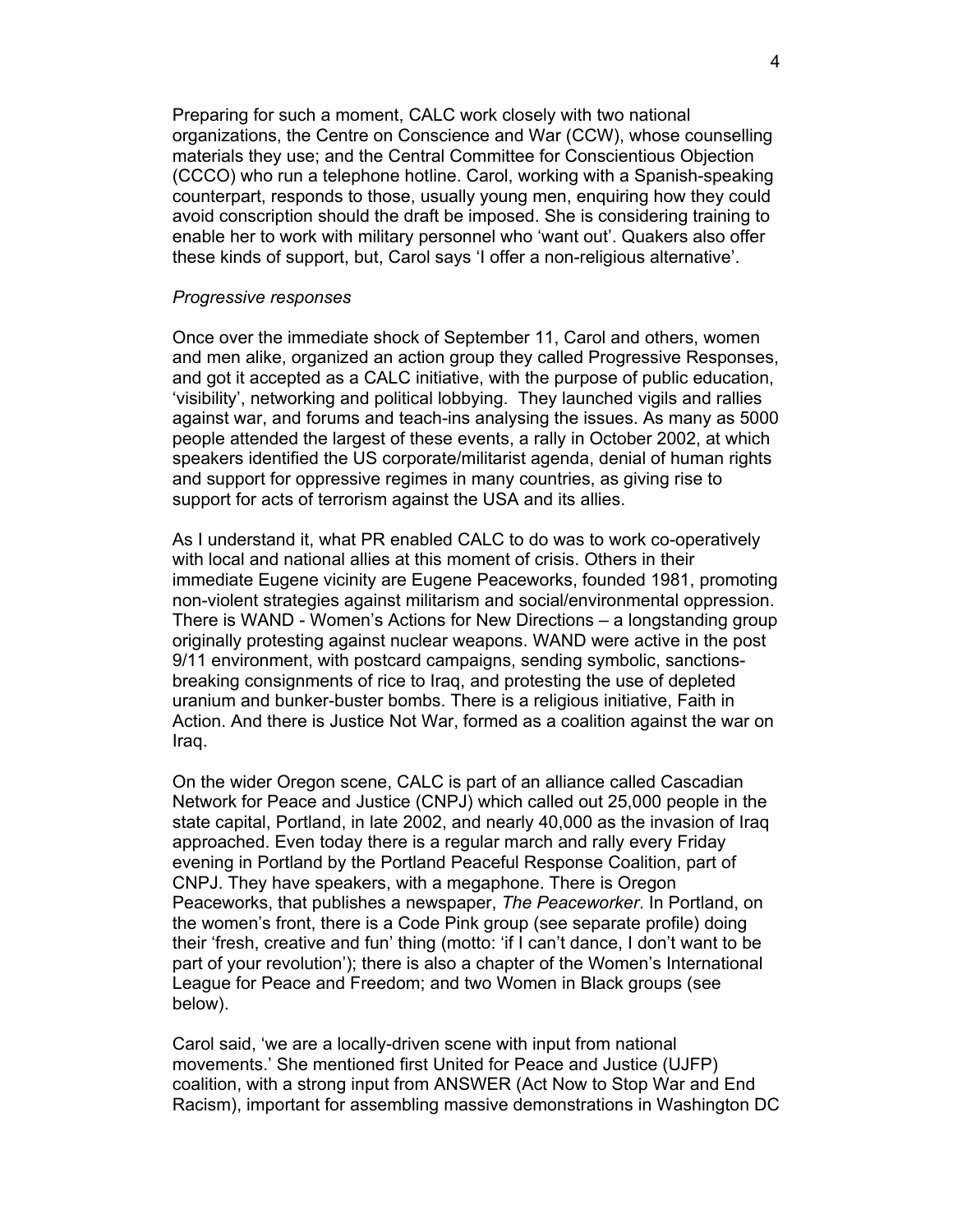and elsewhere, in which the various Oregon groups participated, along with those of every other state. Second, a key actor at the national level has been Moveon.org. Started by two young men who lost their computer jobs, this Internet phenomenon has contributed dramatically to awareness raising and networking, building a nation-wide (indeed international) anti-Bush-anti-war movement.

# *WILPF and WiB*

There has been a Women in Black group in Eugene, holding silent vigils (typically of six to ten women) in front of the County Courthouse. I was unable to meet anyone from this group, but was told that it is predominantly Quaker, and is currently in abeyance because its key activist, Peg Martin, is serving a prison sentence for action against the School of the Americas in Georgia.

I did however have meetings with Yvonne Simmons and Pat Hollingsworth, who are active in WILPF and WiB in Portland.

Pat is a long time WILPF member. The Portland branch formed over 50 years ago. In the nineteen-eighties the chapter were preoccupied, like many others, with nuclear weapons and disarmament. Today their concerns are guided by the agenda decided by WILPF internationally, expressed locally in opposition to Bush's 'war on terror', and to US interventions in Colombia and Haiti. They give the Jane Addams Children's Book Awards to local schools. In addition to monthly organizing meetings, WILPF mounts a weekly vigil on a Wednesday at the Pioneer Court House Square. They do not ask for silence on their vigils. They use purpose-designed placards to put across their message, with leaflets that deal with different themes week by week. Some men attend the vigil, usually members of Northwest Veterans for Peace. The week I was in Oregon (May 11, 2004) they were responding to the photos that were all over the media that week showing Iraqi detainees in Abu Ghraib prison being tortured by US soldiers, male and female. Their leaflet read

We have sanitized war for too long...The goal of a war is to win and no matter how civilized we try to make it, with rules and conventions, it is still war. ..When you expose men and women to brutal conditions for prolonged periods of time, they start to act in the savage way in which their whole world operates….They are becoming monsters because that is what we are asking them to be.

There is also a Women in Black presence in Portland. It began in 1993 when Pat and Yvonne were both appalled by the wars in Yugoslavia and set up a group in solidarity with WiB in Belgrade. At first it was 'kind of under the WILPF umbrella'. Now, although both women continue to be involved in both networks, WiB has acquired its own distinct identity.

Yvonne has travelled a good deal for anti-war work, and in particular spent time in Bosnia bringing material aid during the siege of central Bosnia. Yvonne describes herself as 'political and humanitarian, both'. I was struck by the way she combines political activism with personal, individual support.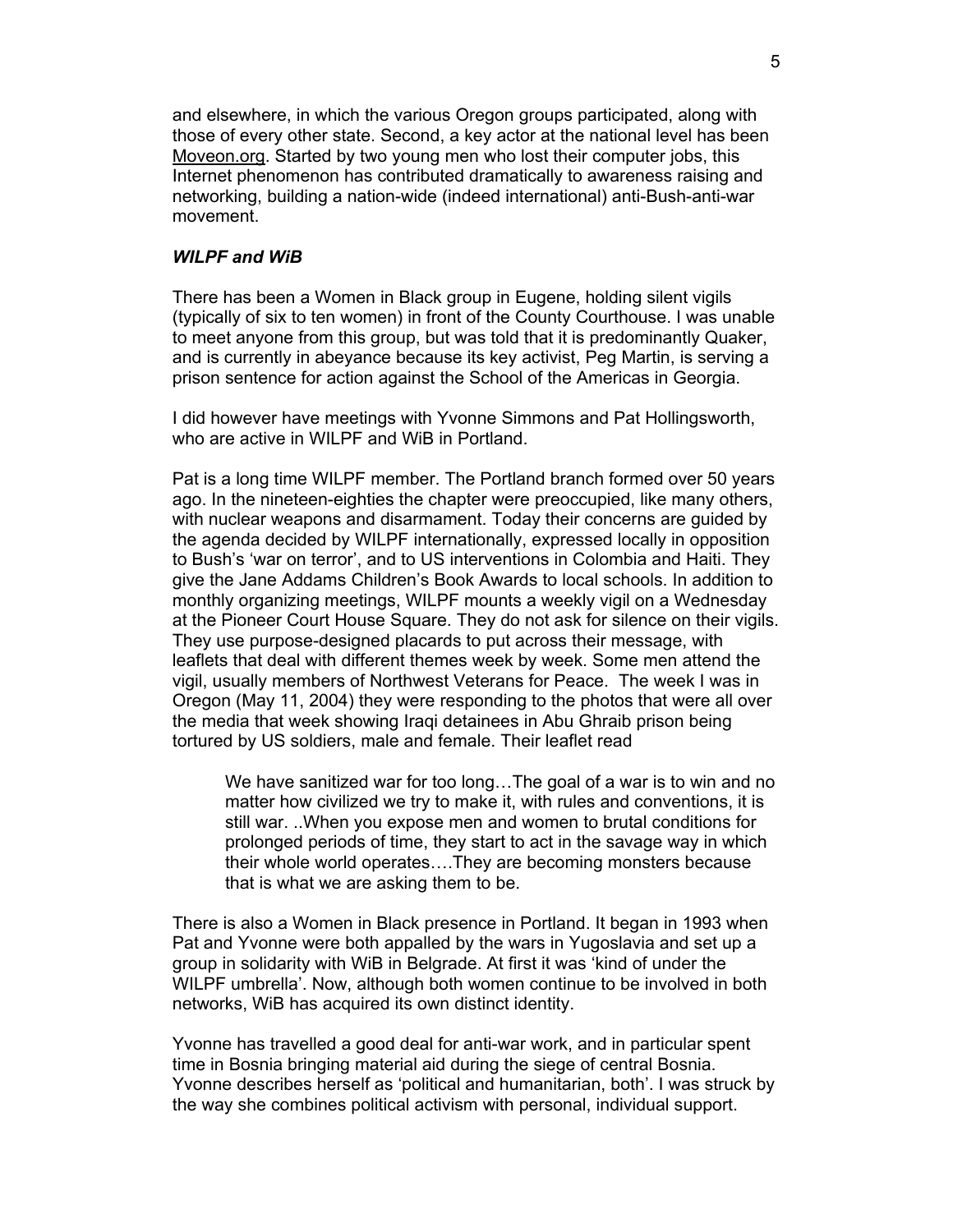Everywhere she goes she takes material gifts and makes contact, especially with children, spending time with them, organizing games, singing, parties. She is well connected to the international WiB network, subscribes to the international e-lists, and is a member of the wibcaucus-US e-list besides. She attended (and reported back from) the international encounter at Massa in August 2003.

This WiB holds vigils in front of the Federal Building from 12 noon till 1 pm every Friday. They are a very small group, recently shrunk to two or three women. At one time it included a dog that wore a waistcoat proclaiming him a Dog in Black. Occasionally men will attend, usually a Northwest Veteran for Peace. They do not hold meetings except to get together occasionally to rewrite the flyer.

There is however a second, separate, Women in Black group in Portland, of whom typically five or six stand in vigil, within sight of the Federal Building group, at a similar time, between 12.15 and 12.45 pm, also on Fridays. Their chosen position is the Women's Park between SW  $3<sup>rd</sup>$  and  $4<sup>th</sup>$ , Main and Madison, in downtown Portland. I was unfortunately unable to meet any of the members of this WiB and am therefore dependent for a description on their website <www.nexconnexion.net/info/wib>, as well as on my informants in the Federal Building group (Yvonne and Pat).

The difference (say the latter) is that this Women's Park WiB prefers to stand as women only, and to observe silence – a contrast to their own chatty vigil. The Women's Park group is more 'spiritual' in approach than Federal Building WiB, 'rather New Age' and less 'political'. They are more prone than Federal Building WiB to express themselves 'for peace' rather than 'against war' and to show less open opposition to US government policies. It may be indicative that the group's website is hosted by New Connexions. The text giving information on WiB is a straightforward extract of several paragraphs from the the international site www.womeninblack.org . But New Connexions home page www.newconnexion.net> carries an article by Vicky Thompson, the author of *The Jesus Path: 7 Steps to a Cosmic Awakening,* who 'helps people open a powerful connection with Spirit'.

An important practical point of differentiation between Federal Building WiB and both Women's Park WiB and WILPF is that the former choose to maintain a tough public stand on Israel and Palestine, risking unpopularity with many among the Jewish community in Portland, which is Zionist, in the main, and does not oppose Sharon or Bush. Yvonne believes that many anti-war groups in the US are cautious about protesting Israeli actions 'because the Jewish lobby here is so strong, and also they don't want to risk appearing antisemitic'.

By contrast, when I was there the Fed Building WiB leaflet was stressing the emergency in the Gaza Strip, with the Israeli Defence Forces attack on Rafah. On the previous International Women's Day they had organized non-violent direct action, getting on and off carriages of the railway line known as MAX, ululating, and applying stickers reading "Max*ine* Mobile Vigil – end Israeli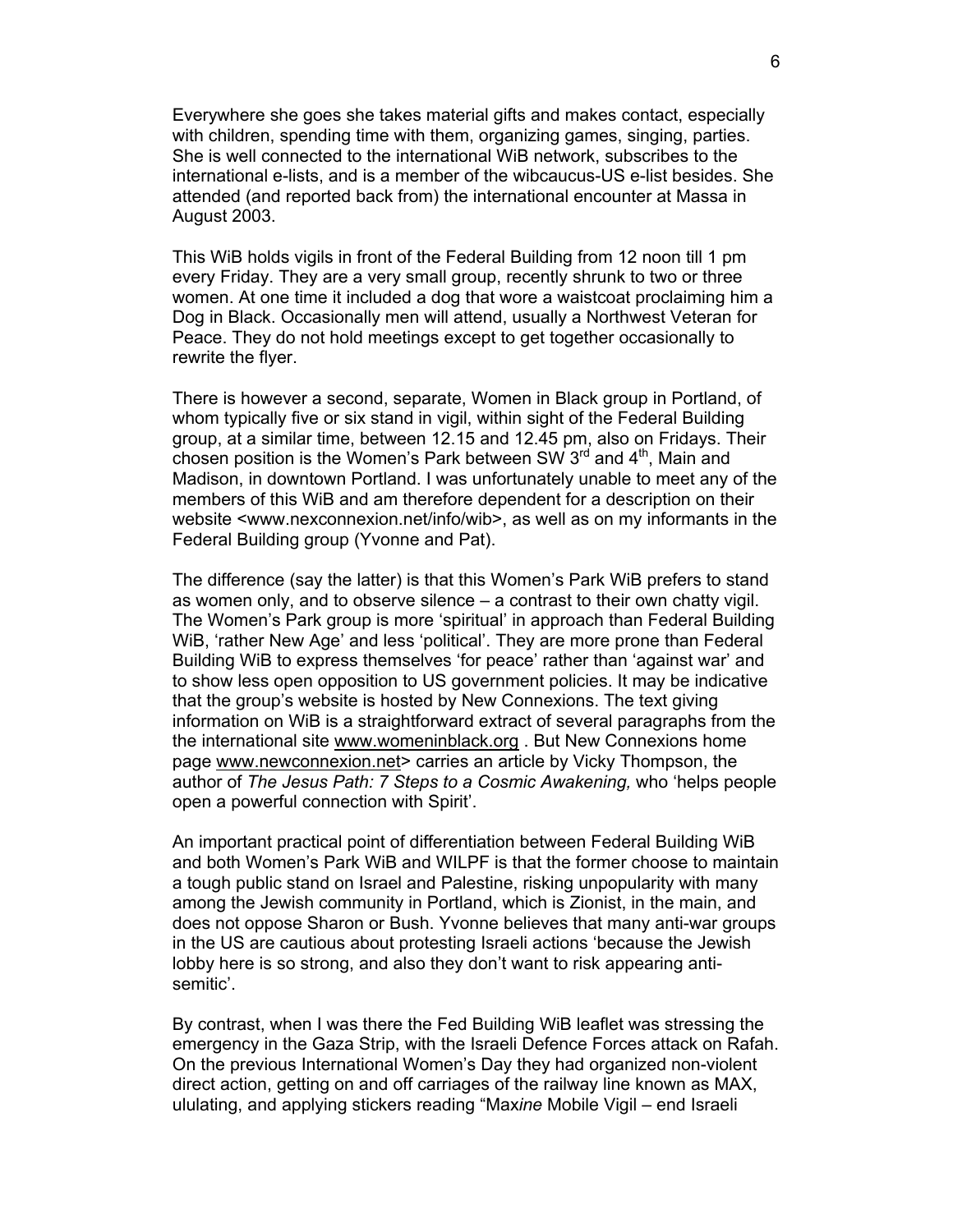Occupation of Palestine". Afterwards, Palestinian women joined them, and together they walked around the Square and to the mayor's office to hand her a letter from Bat Shalom.

# **Some things the visit to Oregon made me think about**

# *Perceiving a landscape of activism*

I was specially interested here by the picture my contacts helped me assemble of a 'landscape' of activism, that stretches from the very local (streets and schools) to the national (Washington DC) and (in the case of WiB) international. I was able to see in Oregon what I take to be characteristic of the USA – a variety of groups that address a range of issues; some of them long standing, some of them sparked by recent events; some of them womenonly, some of them mixed; some of them religious and some secular. They each 'do their own thing' yet are capable of supporting each other and, at certain moments, constituting broad coalitions.

# *The significance of a local, anti-racist, pro-rights strategy*

Carol van Houten said of CALC 'our analysis is particularly local. We would be asking ourselves "who here are we not reaching?"?' 'Acting locally' cannot fail to mean taking account of inequalities of opportunity, wealth and power in the local population. Groups, organizations and networks specifically addressing war and militarism report finding it very difficult to draw in African Americans, Latinos/as and individuals of other minorities, despite their earnest wish to do this. There is talk of 'multiracial, multi-issue movements', Guadalupe Quinn, a rights activist, told our conference, but the painful truth is that whites too often take over. They just 'know' how things should be done.

At the same time, there is little if any specific autonomous anti-war/antimilitarist activism among minority groups – who have other issues at the top of their political agenda. Two examples:

- Before the incidents of September 11 2001 there had been liberalizing moves on Mexican immigration; immediately afterwards this stopped. The loss of attention to their problem has been resented by Mexicans.
- There are 2 million African Americans in prison an unprecedented incarceration of a nation of its citizens. In Portland, the chief of a police force deemed racist and brutal, soon after the mass march protesting the invasion of Iraq, bizarrely offered a peace award to some members of the Cascadian Network for Peace and Justice. Most refused this frank co-optation, but three accepted. 'That kind of thing divides black and white.'

Some predominantly white, predominantly anti-war groups, like CALC, are learning that it is necessary to reach out to particular communities, study and understand their agendas, and genuinely put effort into supporting their issues. The challenge is to convert a perception of the connections between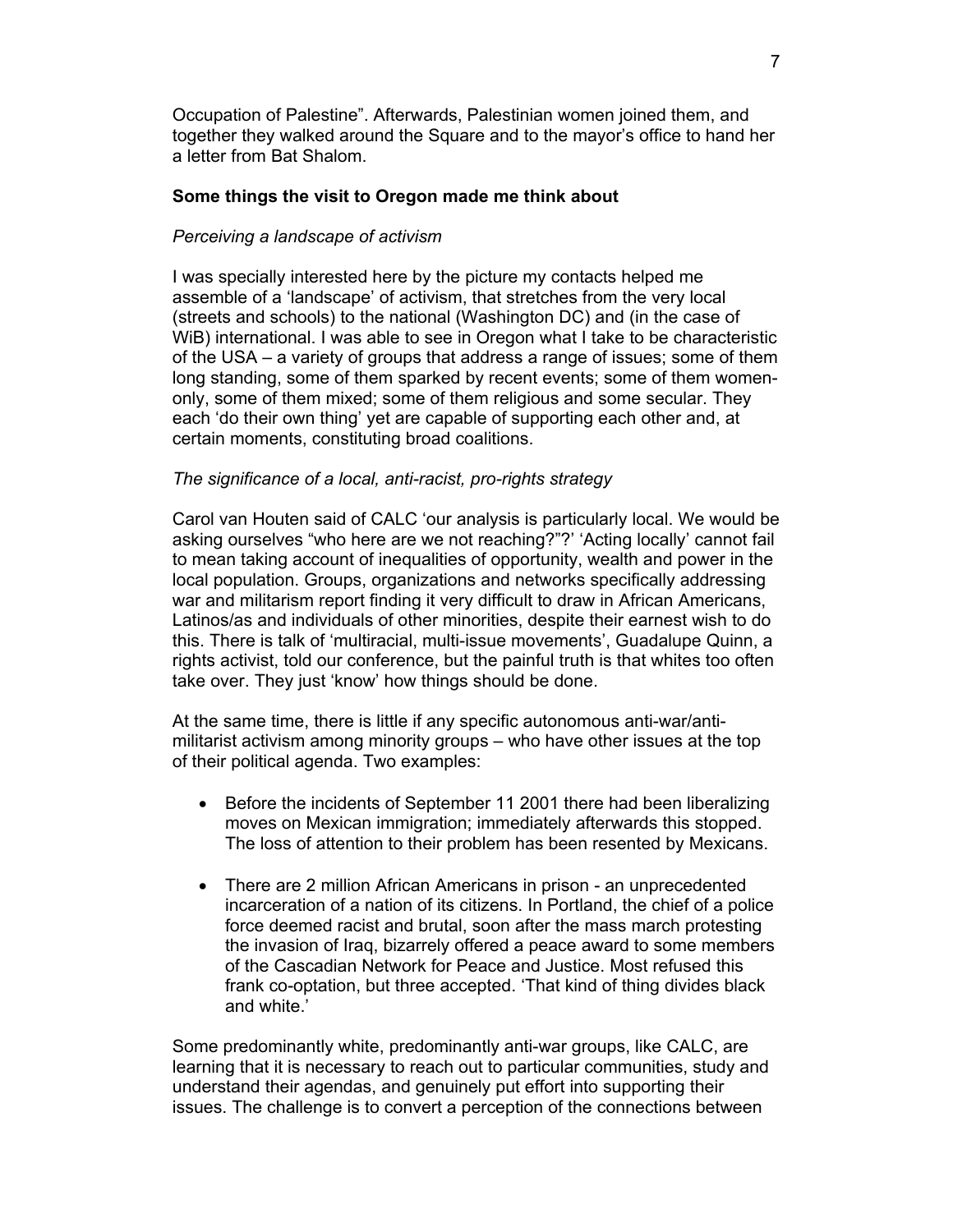racism and war, between curtailments of human rights at home and abroad, into something more than rhetoric.

#### *Offering partnership to 'the enemy' at home*

Dalia Hashan, of the American Civil Liberties Union, told our conference of the appalling treatment of Arabs and Muslims in the USA in the wake of September 11.

In Eugene, CALC had been quickly aware of this retrenchment of civil liberties throughout the USA and that 'it was going to be a scary time for Muslims'. Quite early on they had made contact with the Muslims who gathered at a local centre they used as a mosque. They lined the street outside, as a signal of caring and protection – no placards, no noise, just a supportive presence. Some of the CALC women put on headscarves as a sign of empathy. 'It wasn't organized. Some women just did it. At the mosque, women helped us.'

In Portland, Federal Square WiB have worked at building relationships with women among the fairly large Portland Palestinian community and the smaller Afghan community, two peoples at the receiving end of violence from the US and its allies. Both CALC and WiB feel that this kind of partnering of people resident in the USA, bearing names associated with enmity elsewhere in the world, helps their groups avoid being merely rhetorical in their opposition to war.

#### **Contacts**

This profile is based on a one-week visit to Oregon in May 2004 as part of the fieldwork for my current research project *Women Opposing War: Organization and Strategy in the International Movement of Women against Violence and Militarism*. During the visit I had interviews with Carol van Houten of Community Alliance of Lane County, and Pat Hollingsworth and Yvonne Simmons of Women in Black and the Women's International League for Peace and Freedom, Portland. I also benefited enormously by invited to attend a conference on "Borders of Human Security" at the Center for the Study of Women in Society, University of Oregon, where I met Joan Acker, Sandy Morgen and other inspiring women. Thanks to you all!

I have checked out the contents of this Profile in draft with Carol, Pat and Yvonne and I believe they now feel comfortable enough with it for me to put it on my web log. Of course, with the understanding that it is ultimately my own perspective and I am responsible for any errors that remain. Please, it is still open to correction – if you can improve it, get in touch.

Carol van Houten Community Alliance of Lane County **vanhoute@onlink.net**